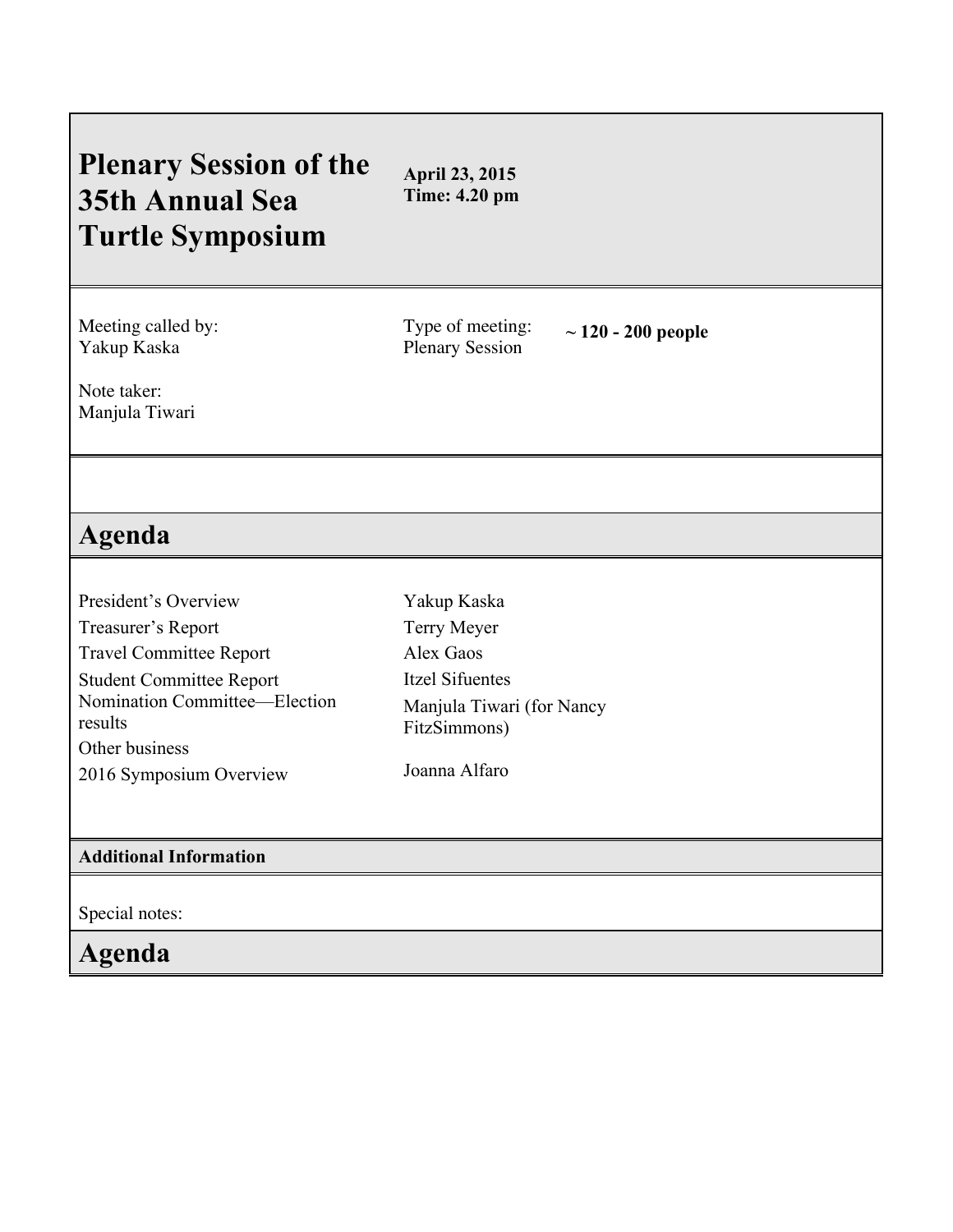| <b>President's overview</b>                                                                                      | <b>Yakup Kaska</b>     | 4.20 pm             |           |
|------------------------------------------------------------------------------------------------------------------|------------------------|---------------------|-----------|
| Kaska welcomes everyone and highlights the following:                                                            |                        |                     |           |
| Close to 530 people registered online and 100 people registered on site.<br>$\bullet$                            |                        |                     |           |
| This afternoon applied satellite transmitters to turtles – this was a unique event within the<br>$\bullet$       |                        |                     |           |
| ISTS-it has never been done before                                                                               |                        |                     |           |
| Poster presentations were given time for discussions.<br>$\bullet$                                               |                        |                     |           |
| Limited oral presentations this time, but of a higher scientific level – in total 135 orals and 230<br>$\bullet$ |                        |                     |           |
| posters.                                                                                                         |                        |                     |           |
|                                                                                                                  |                        |                     |           |
| Conclusions:                                                                                                     |                        |                     |           |
| Action items:                                                                                                    |                        | Person responsible: | Deadline: |
|                                                                                                                  |                        |                     |           |
|                                                                                                                  |                        |                     |           |
| <b>Treasurer's report</b>                                                                                        | <b>Terry Meyer</b>     | 4.20 pm             |           |
|                                                                                                                  |                        |                     |           |
| Meyer went through the income statement, balance sheet, and 5-yr overview in her report.<br>Income statement     |                        |                     |           |
|                                                                                                                  | 2014                   |                     |           |
| <b>Revenues</b>                                                                                                  |                        |                     |           |
|                                                                                                                  |                        |                     |           |
| <b>Registration Fees Current Year</b>                                                                            | 212,925.95             | 51.23               |           |
| Donations and Grants - Current                                                                                   | 169, 133. 29           | 40.69               |           |
| <b>Auction Income</b>                                                                                            | \$16,905.17            | 4.07                |           |
| <b>T-Shirt sales</b>                                                                                             | 7,745.00               | 1.86                |           |
| Dividends & Interest                                                                                             | 4,437.50               | 1.07                |           |
| Other Income                                                                                                     | 4,505.11               | 1.08                |           |
| <b>Total Revenues</b>                                                                                            | 415,652.02             | 100.00              |           |
|                                                                                                                  |                        |                     |           |
| <b>Direct Symposium Expenses</b>                                                                                 |                        |                     |           |
| Accommodations & Facility Exp                                                                                    | 35,556.72<br>93,792.21 | 8.55<br>22.57       |           |
| Food and Beverage                                                                                                | 36,008.83              | 8.66                |           |
| <b>Audio Visual Expense</b>                                                                                      |                        | 0.95                |           |
| <b>Poster Displays</b>                                                                                           | 3,964.50               |                     |           |
| <b>Registration Fees</b><br><b>Credit Card Fees</b>                                                              | 7,200.00               | 1.73<br>1.52        |           |
|                                                                                                                  | 6,308.32               |                     |           |
| <b>Symposium Coordination</b><br>Entertainment                                                                   | 4,995.82<br>3,277.50   | 1.20<br>0.79        |           |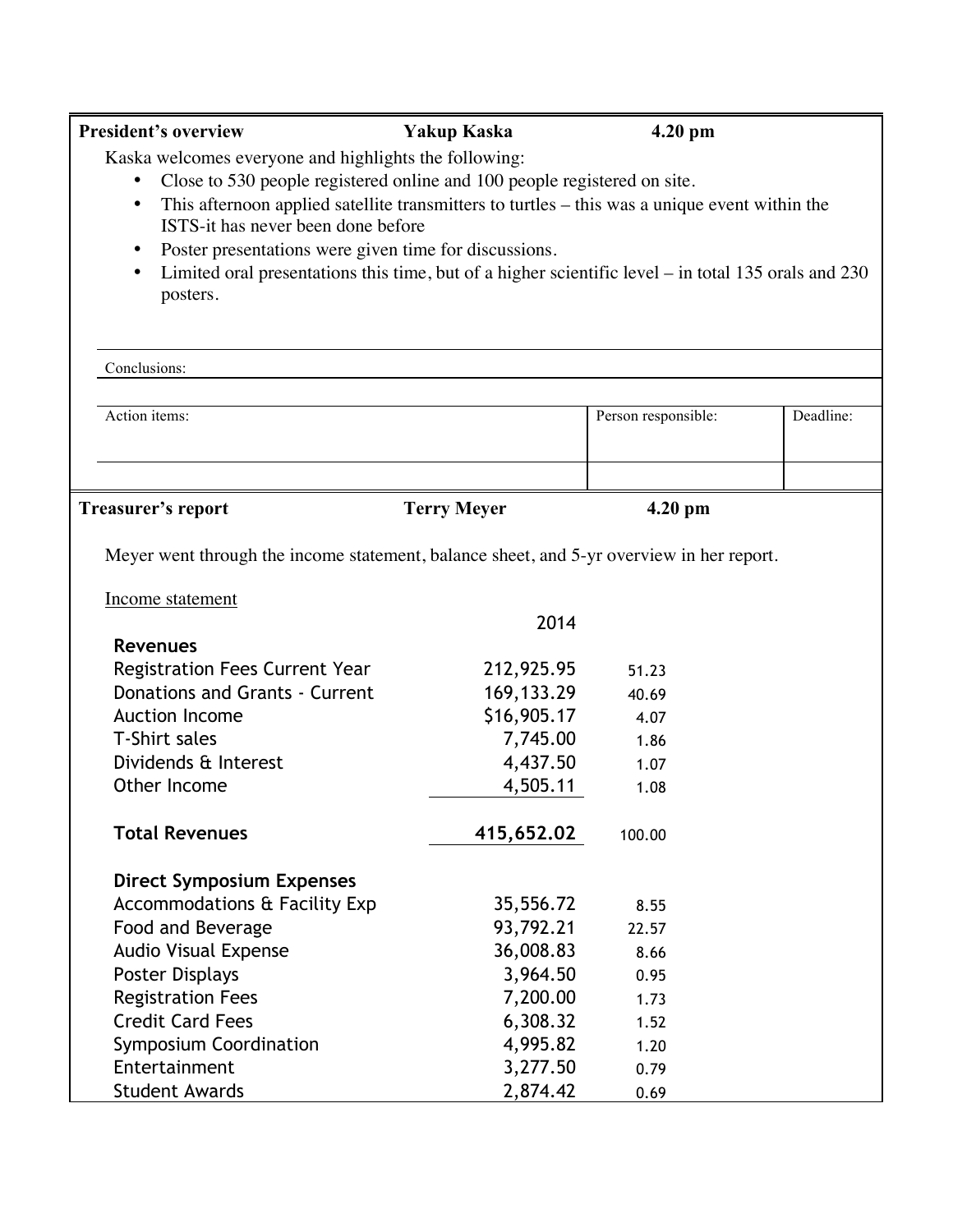| <b>Participant Gifts</b>                |              |            |  |
|-----------------------------------------|--------------|------------|--|
|                                         | 7,205.74     | 1.73       |  |
| Insurance                               | 525.00       | 0.13       |  |
| <b>T</b> Shirts                         | 2,042.70     | 0.49       |  |
| <b>Speaker Fees</b>                     | 692.37       | 0.17       |  |
| <b>Conferences Expense</b>              | 300.82       | 0.07       |  |
| Meetings Expense                        | 642.56       | 0.15       |  |
| <b>Supplies</b>                         | 705.94       | 0.17       |  |
| <b>Subtotal Meeting Expenses</b>        | 206,093.45   | 49.58      |  |
| <b>Operating Expenses</b>               |              |            |  |
| <b>Accounting Fees</b>                  | 8,500.00     | 2.04       |  |
| <b>Bank Fees</b>                        | 130.92       | 0.03       |  |
| <b>BOD Retreat</b>                      | 33,845.43    | 8.14       |  |
| <b>Investment Advisory Fee</b>          | 1,834.00     | 0.44       |  |
| <b>Treasurer Support</b>                | 1,000.00     | 0.24       |  |
| Insurance                               | 1,339.00     | 0.32       |  |
| <b>Subtotal Operating</b>               |              |            |  |
| <b>Expenses</b>                         | 46,649.35    | 11.22      |  |
| <b>Total Expenses</b>                   | 252,742.80   | 60.81      |  |
| <b>Net Income</b>                       | \$162,909.22 | 39.19      |  |
|                                         |              |            |  |
| <b>Balance</b> sheet<br><b>ASSETS</b>   |              |            |  |
| <b>Current Assets</b>                   |              |            |  |
| <b>Money Market</b>                     | \$25,000.65  |            |  |
| <b>Operating Funds Checking Account</b> | 165,335.42   |            |  |
| <b>Accounts Receivable</b>              | 37,302.04    |            |  |
| <b>Total Current Assets</b>             |              | 227,638.11 |  |
| <b>Other Assets</b>                     |              |            |  |
| <b>Investment Portfolio</b>             | 100,799.69   |            |  |
| Deferred Expense                        | 3,613.10     |            |  |
| <b>Total Other Assets</b>               |              | 104,412.79 |  |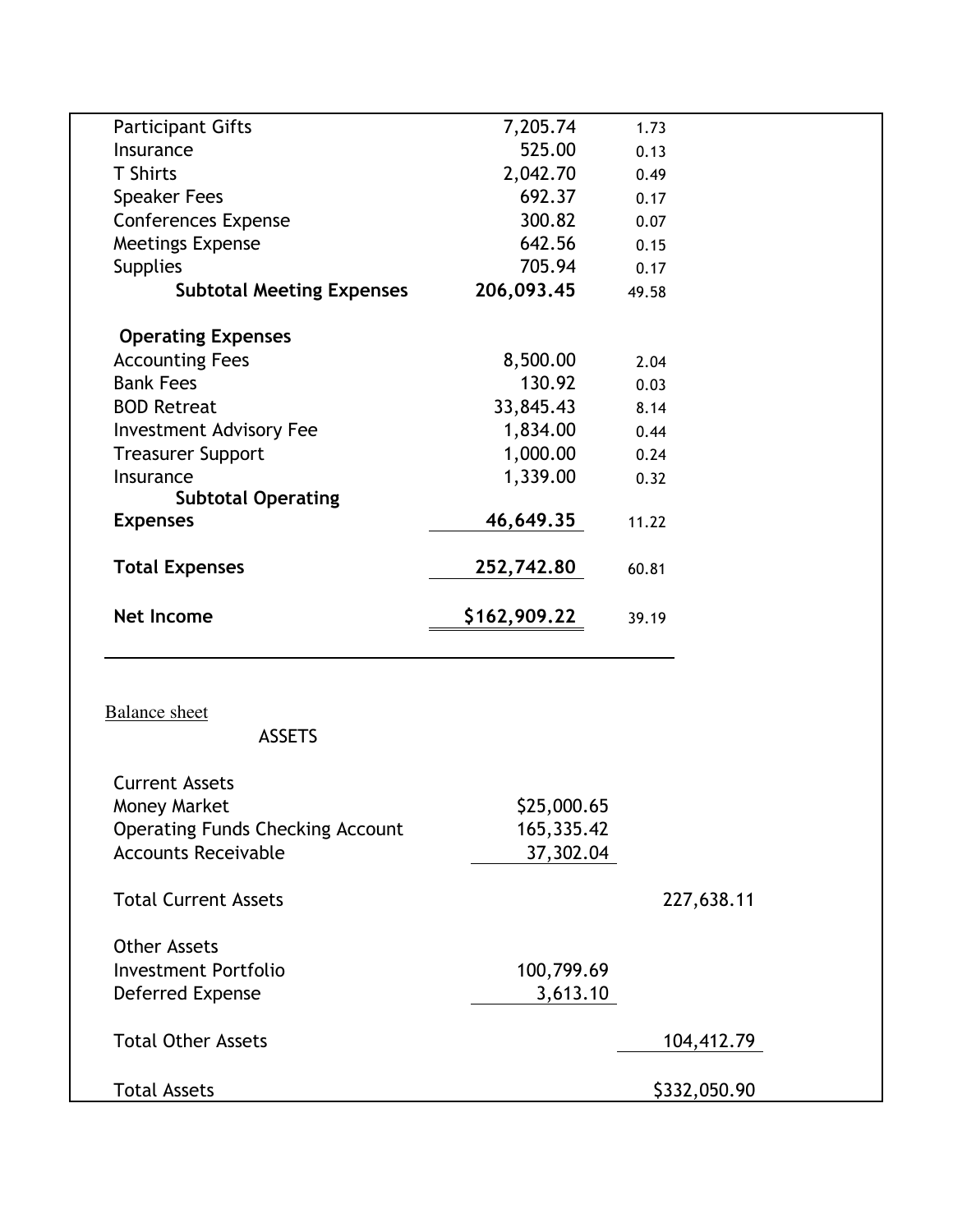| <b>LIABILITIES AND CAPITAL</b>                                                                                                                                                                                                                                                                                                                             |              |         |             |              |                    |  |  |
|------------------------------------------------------------------------------------------------------------------------------------------------------------------------------------------------------------------------------------------------------------------------------------------------------------------------------------------------------------|--------------|---------|-------------|--------------|--------------------|--|--|
|                                                                                                                                                                                                                                                                                                                                                            |              |         |             |              |                    |  |  |
| Liabilities                                                                                                                                                                                                                                                                                                                                                |              |         | \$71,295.00 |              |                    |  |  |
| Deferred Income - Next Year Registration                                                                                                                                                                                                                                                                                                                   |              |         |             |              |                    |  |  |
| <b>Total Liabilities</b>                                                                                                                                                                                                                                                                                                                                   |              |         |             | 71,295.00    |                    |  |  |
| Capital                                                                                                                                                                                                                                                                                                                                                    |              |         |             |              |                    |  |  |
| <b>Retained Earnings</b>                                                                                                                                                                                                                                                                                                                                   |              |         | 97,846.68   |              |                    |  |  |
| Net Income                                                                                                                                                                                                                                                                                                                                                 |              |         | 162,909.22  |              |                    |  |  |
| <b>Total Capital</b>                                                                                                                                                                                                                                                                                                                                       |              |         |             | 260,755.90   |                    |  |  |
| Total Liabilities & Capital                                                                                                                                                                                                                                                                                                                                |              |         |             |              |                    |  |  |
|                                                                                                                                                                                                                                                                                                                                                            |              |         |             | \$332,050.90 |                    |  |  |
|                                                                                                                                                                                                                                                                                                                                                            |              |         |             |              |                    |  |  |
|                                                                                                                                                                                                                                                                                                                                                            | 2010         | 2011    | 2012        | 2013         | 2014               |  |  |
|                                                                                                                                                                                                                                                                                                                                                            |              |         |             |              |                    |  |  |
|                                                                                                                                                                                                                                                                                                                                                            | 212,239      | 217,273 | 212,006     | 132,120      | 169,133            |  |  |
|                                                                                                                                                                                                                                                                                                                                                            | 66,393       | 181,113 | 76,079      | 156,596      | 212,926            |  |  |
|                                                                                                                                                                                                                                                                                                                                                            | 9,472        | 29,420  | 27,217      | 33,034       | 33,591             |  |  |
|                                                                                                                                                                                                                                                                                                                                                            | 288,104      | 427,806 | 315,302     | 321,750      | 415,650            |  |  |
|                                                                                                                                                                                                                                                                                                                                                            |              |         |             |              |                    |  |  |
|                                                                                                                                                                                                                                                                                                                                                            | 207,118      | 271,955 | 213,180     | 340,519      | 174,292            |  |  |
|                                                                                                                                                                                                                                                                                                                                                            | 35,502       | 22,958  | 31,297      | 17,107       | 18,504             |  |  |
|                                                                                                                                                                                                                                                                                                                                                            | 25,812       | 37,510  | 34,186      | 36,122       | 14,295             |  |  |
|                                                                                                                                                                                                                                                                                                                                                            | ₹<br>268,433 | 332,423 | 278,663     | 393,748      |                    |  |  |
|                                                                                                                                                                                                                                                                                                                                                            | 19,671       | 95,383  | 36,639      | $-71,998$    | 207,092<br>208,559 |  |  |
| 5-year overview<br>Revenues<br>Donations and Grants<br>Registration Income<br>Other<br><b>Total Revenue</b><br><b>Cost of Symposium</b><br>Facility, F&B, Translation & Travel<br>Symposium Coordination, Registration Fees<br>Awards, Bands, Gifts and T's, & Misc<br><b>Total Cost of Symposium</b><br><b>Gross Revenue</b><br><b>Operating Expenses</b> | 38,413       | 47,413  | 53,624      | 61,768       | 45,649             |  |  |

Motion to accept Treasurer's report: Jen Homcy Second: Aliki Panagopoulou Motion passes unanimously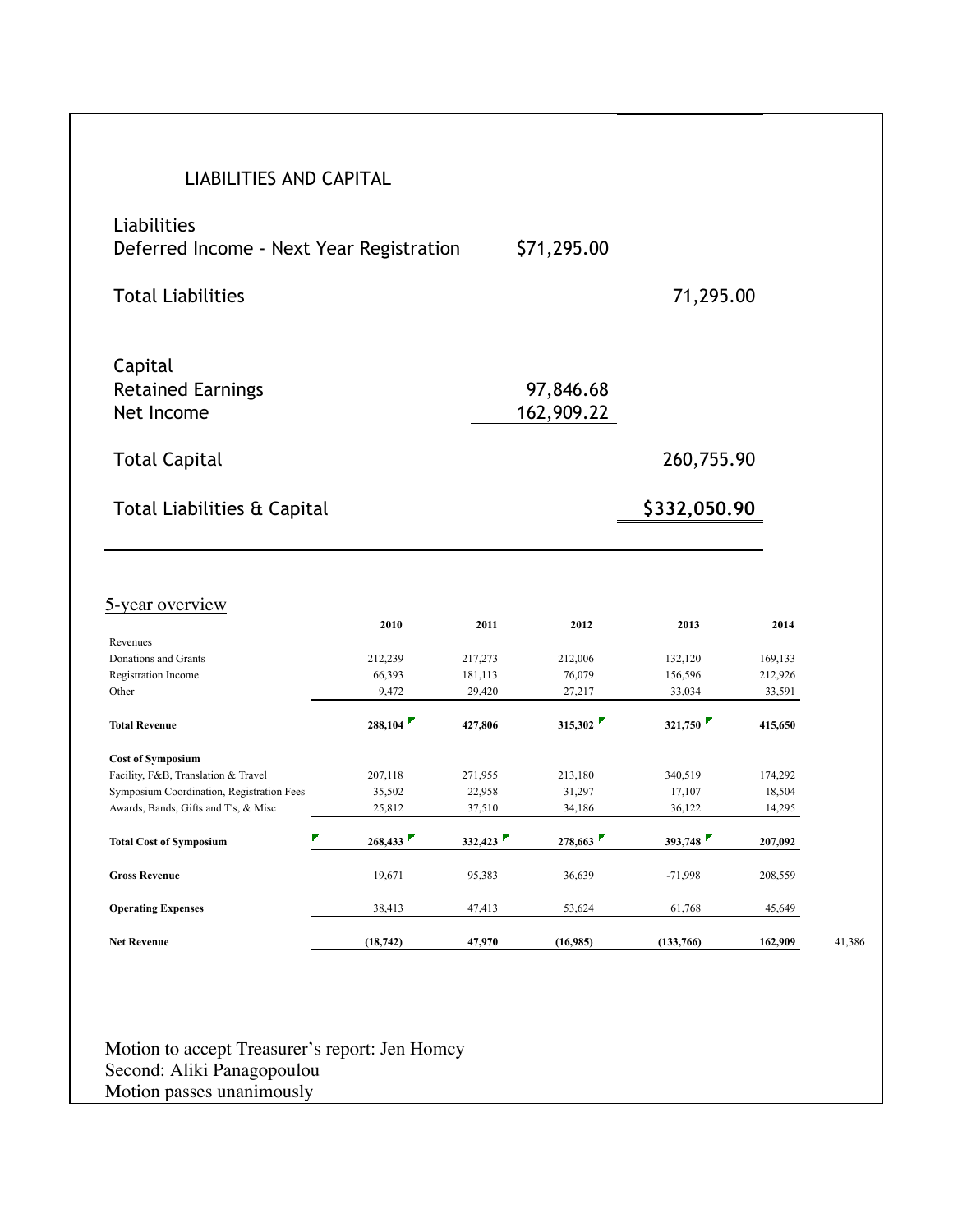| <b>Travel Committee Report</b> | <b>Alex Gaos</b> | $4.29$ pm           |           |
|--------------------------------|------------------|---------------------|-----------|
|                                |                  |                     |           |
|                                |                  |                     |           |
| Action items:                  |                  | Person responsible: | Deadline: |
| Conclusions:                   |                  |                     |           |

## Gaos goes through the Travel Committee allocations below and thanks the Travel Chairs as well as Yakup Kaska for funding support.

| <b>Regional Travel Grant Allocations</b> |                              |                   |               |           |       |  |  |  |
|------------------------------------------|------------------------------|-------------------|---------------|-----------|-------|--|--|--|
|                                          | ISTS35<br>Receive<br>Receive |                   |               |           |       |  |  |  |
| <b>Chairs</b>                            | <b>Region</b>                | <b>Applicants</b> | Room&Board    | Room Only | Cost  |  |  |  |
| Angela Formia                            | Africa                       | 23                | 18            | 1         | 11070 |  |  |  |
| Kelly Stewart                            | US/Canada                    | 29                | 23            | O         | 14355 |  |  |  |
| Karen Eckert                             | Caribbean                    | 0                 | 0             | 0         | 0     |  |  |  |
| Andrea Phillot                           | South Asia                   | 8                 | 7             | 0         | 2160  |  |  |  |
| Maggie Murmans                           | Asia/Pacific                 | 13                | 3             | 1         | 4725  |  |  |  |
| ALan Rees                                | Middle East                  | 7                 | $\mathcal{P}$ | 0         | 1890  |  |  |  |
| Alejandro Fallabrino                     | So. America                  | 36                | 31            | 2         | 18315 |  |  |  |
| Aliki Panagopolou                        | Europe                       | 57                | 39            | 12        | 25920 |  |  |  |
| Emma Harrison                            | MX/CA America                | 28                | 19            | 3         | 11025 |  |  |  |
|                                          |                              | 201               | 142           | 19        | 89460 |  |  |  |

|  |    | # of Rooms provided |  |
|--|----|---------------------|--|
|  | 59 |                     |  |

Motion to accept Travel Chair's report: Frank Paladino Second: Jen Homcy Motion passes unanimously

| Conclusions: |  |
|--------------|--|
|              |  |

| <b>Student Committee Report</b> | <b>Itzel Sifuentes</b> | 4.34 pm             |           |
|---------------------------------|------------------------|---------------------|-----------|
| Action items:                   |                        | Person responsible: | Deadline: |

Fuentes thanks the ISTS, and the evaluators and speakers, as well as her team and volunteers, and Yakup Kaska. This is the  $5<sup>th</sup>$  year of the Student Committee. She highlights the following:

• Last year an email account was created: iststudentcommitte@gmail.com

• This year there were: 23 orals, 27 posters, 50 students receiving feedback, and 23 evaluators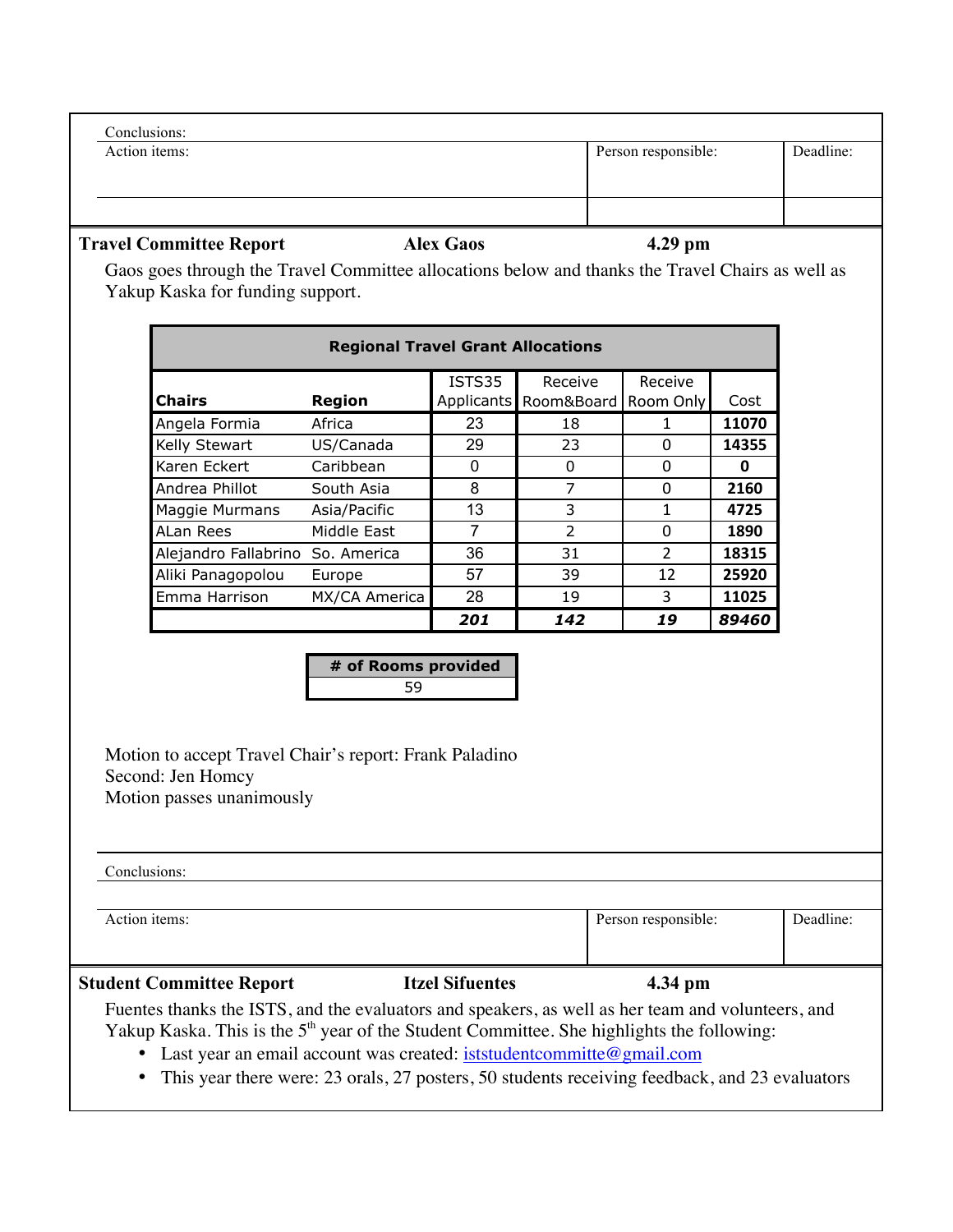- There was a Student Mixed this year as well as a workshop on," Working in the field: Achievements, challenges, and improvements"
- The Student Committee's manual

| Conclusions:                                                                                                                                                                                                                                                                                                                                                                                                        |                     |           |
|---------------------------------------------------------------------------------------------------------------------------------------------------------------------------------------------------------------------------------------------------------------------------------------------------------------------------------------------------------------------------------------------------------------------|---------------------|-----------|
| Action items:                                                                                                                                                                                                                                                                                                                                                                                                       | Person responsible: | Deadline: |
|                                                                                                                                                                                                                                                                                                                                                                                                                     |                     |           |
|                                                                                                                                                                                                                                                                                                                                                                                                                     |                     |           |
|                                                                                                                                                                                                                                                                                                                                                                                                                     |                     |           |
| <b>ISTS Elections</b><br>Manjula Tiwari                                                                                                                                                                                                                                                                                                                                                                             | 4.37 pm             |           |
| Manjula Tiwari presents the results on behalf of the Nominating Committee, none of whom were able<br>to attend the Symposium.                                                                                                                                                                                                                                                                                       |                     |           |
| The 2015 Nominating Committee consisted of:<br>$\bullet$                                                                                                                                                                                                                                                                                                                                                            |                     |           |
| Chair: Nancy FitzSimmons (Australia)                                                                                                                                                                                                                                                                                                                                                                                |                     |           |
| Edward Aruna (Sierra Leone)                                                                                                                                                                                                                                                                                                                                                                                         |                     |           |
| Alberto Abreu Grobois (Mexico)                                                                                                                                                                                                                                                                                                                                                                                      |                     |           |
| Milagros Lopez-Mendilaharsu (Brazil)                                                                                                                                                                                                                                                                                                                                                                                |                     |           |
| Shaleyla Kelez (Peru)                                                                                                                                                                                                                                                                                                                                                                                               |                     |           |
| The Nominations Process was:                                                                                                                                                                                                                                                                                                                                                                                        |                     |           |
| Nominations open: 28 Nov 2014-10 Jan 2015                                                                                                                                                                                                                                                                                                                                                                           |                     |           |
| Slate of nominees presented to the Board: 10 Feb 2015                                                                                                                                                                                                                                                                                                                                                               |                     |           |
| Names of candidates and bios posted online: 19 Mar 2015                                                                                                                                                                                                                                                                                                                                                             |                     |           |
| Online voting: $19 \text{ Mar} - 22 \text{ Apr } 2015$                                                                                                                                                                                                                                                                                                                                                              |                     |           |
| There was a slate of 10 nominees:<br>President-Elect: Yoshimasa Matsuzawa (Japan) and Frank Paladino (USA)<br>Board of Directors (2 positions): Laura Prosdocimi (Argentina), Andrea Phillott (Bangladesh and<br>Australia), Andrew DiMatteo (USA) & Mario Mota (USA)<br>Awards Committee (3 positions): Thushan Kapurusinghe (Sri Lanka), Michael Jensen (USA),<br>Stephen Dunbar (USA), & Andy Estrades (Uruguay) |                     |           |
| Results                                                                                                                                                                                                                                                                                                                                                                                                             |                     |           |
| 174 votes                                                                                                                                                                                                                                                                                                                                                                                                           |                     |           |
| <b>Awards Committee:</b> Michael Jensen, Thushan Kapurusinghe, Andy Estrades                                                                                                                                                                                                                                                                                                                                        |                     |           |
| Board of Directors: Andrea Phillott, Laura Prosdocimi                                                                                                                                                                                                                                                                                                                                                               |                     |           |
| President-Elect: Frank Paladino                                                                                                                                                                                                                                                                                                                                                                                     |                     |           |
| Conclusions:                                                                                                                                                                                                                                                                                                                                                                                                        |                     |           |
|                                                                                                                                                                                                                                                                                                                                                                                                                     |                     |           |
| Action items:                                                                                                                                                                                                                                                                                                                                                                                                       | Person responsible: | Deadline: |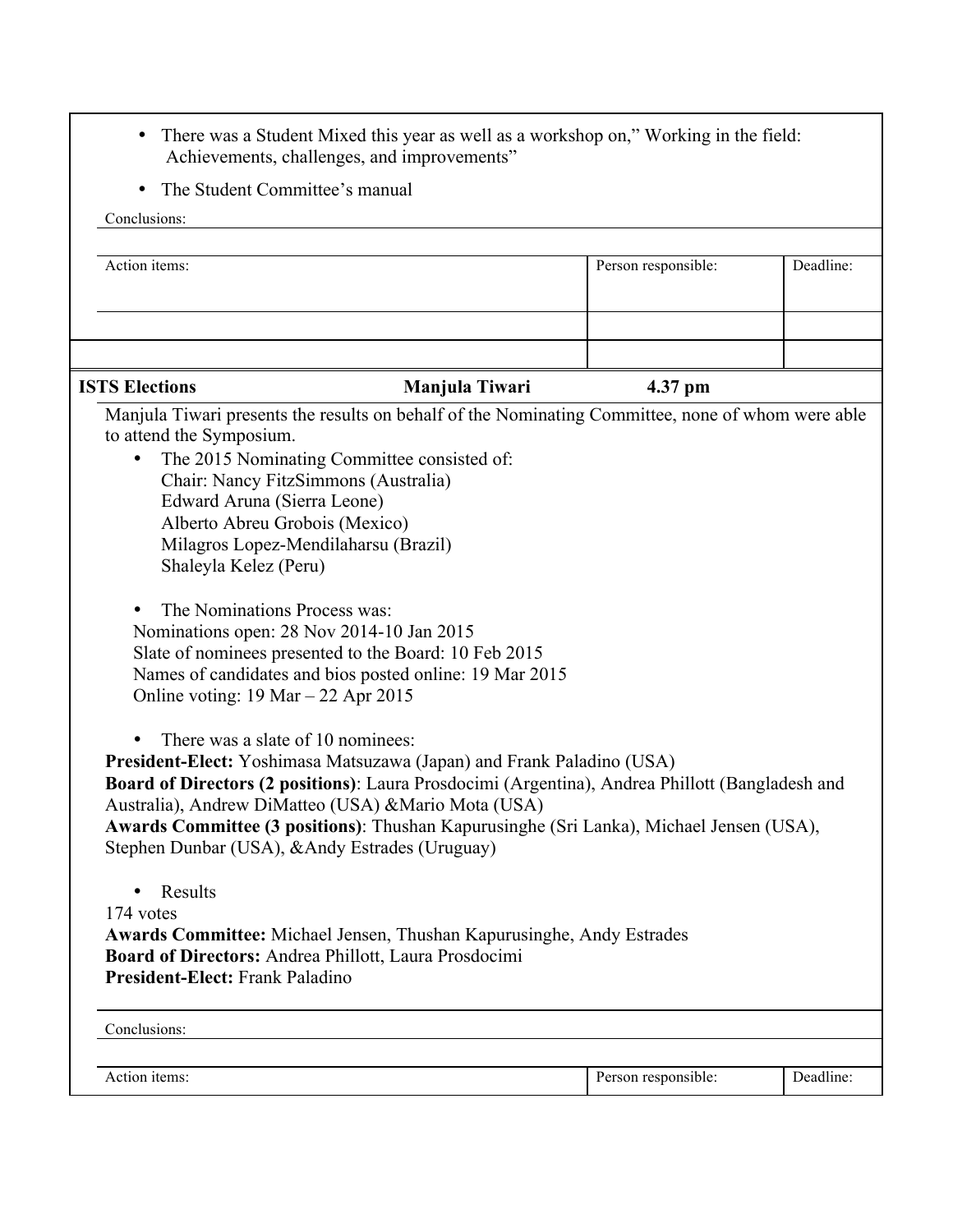| <b>Other business</b>                                                                                                                                                                                                                                                                                                                                                            | 4.43 pm & later after the<br>2016 Symposium<br>presentation                                                                                                                                                                                                                                                                             |           |  |  |
|----------------------------------------------------------------------------------------------------------------------------------------------------------------------------------------------------------------------------------------------------------------------------------------------------------------------------------------------------------------------------------|-----------------------------------------------------------------------------------------------------------------------------------------------------------------------------------------------------------------------------------------------------------------------------------------------------------------------------------------|-----------|--|--|
| Jack Frazier asks for clarification regarding the 174 votes. Why there were so few voters?<br>$\bullet$                                                                                                                                                                                                                                                                          |                                                                                                                                                                                                                                                                                                                                         |           |  |  |
| Jen Homey thanks everyone for the auction, which raised \$19,000.<br>$\bullet$                                                                                                                                                                                                                                                                                                   |                                                                                                                                                                                                                                                                                                                                         |           |  |  |
| Lily Venizelos asks about membership<br>$\bullet$<br>Yakup Kaska: The Board is working on membership issues. All who paid dues are members.<br>Lily Venizelos: By getting people to be members every year instead of around the Symposium,<br>ISTS will make more money.<br>Yakup Kaska: Will discuss at Board retreat.                                                          |                                                                                                                                                                                                                                                                                                                                         |           |  |  |
| Zoe Meletis: Thanks to all those participated in the speed chatting. We were worried, but it all<br>$\bullet$<br>came together well. If anyone is interested in organizing it, please let us know - Emma<br>Harrison and I cannot run it forever. Please volunteer as experts. We request a small budget for<br>those who volunteers their time and to hold it between sessions. |                                                                                                                                                                                                                                                                                                                                         |           |  |  |
| $\bullet$                                                                                                                                                                                                                                                                                                                                                                        | Zoe Meletis also pointed out that in the ISTS budget, there was more money for gifts than<br>student awards. Better to have more money go to student awards.<br>Yakup Kaska: Board approves the budget - the President spends accordingly. This year all<br>those who applied for a travel grant received it. Your point is well taken. |           |  |  |
| Question: is there a possibility of putting presentations, workshops on website?<br>Yakup Kaska: Only abstracts are posted otherwise there are copyright issues. Unless of course<br>people volunteer their presentations.                                                                                                                                                       |                                                                                                                                                                                                                                                                                                                                         |           |  |  |
| Frank Paladino thanks Yoshi Matsuzawa for also running for the President-Elect position<br>$\bullet$                                                                                                                                                                                                                                                                             |                                                                                                                                                                                                                                                                                                                                         |           |  |  |
| Other suggestions: try to avoid the use of plastic and paper at the Symposium<br>$\bullet$                                                                                                                                                                                                                                                                                       |                                                                                                                                                                                                                                                                                                                                         |           |  |  |
| Abdulmaula Hamza: Thank you for the opportunity to post children's artwork from Libya. 2<br>$\bullet$<br>paintings were auctioned off and raised some money for the ISTS.                                                                                                                                                                                                        |                                                                                                                                                                                                                                                                                                                                         |           |  |  |
| Conclusions:                                                                                                                                                                                                                                                                                                                                                                     |                                                                                                                                                                                                                                                                                                                                         |           |  |  |
| Action items:                                                                                                                                                                                                                                                                                                                                                                    | Person responsible:                                                                                                                                                                                                                                                                                                                     | Deadline: |  |  |